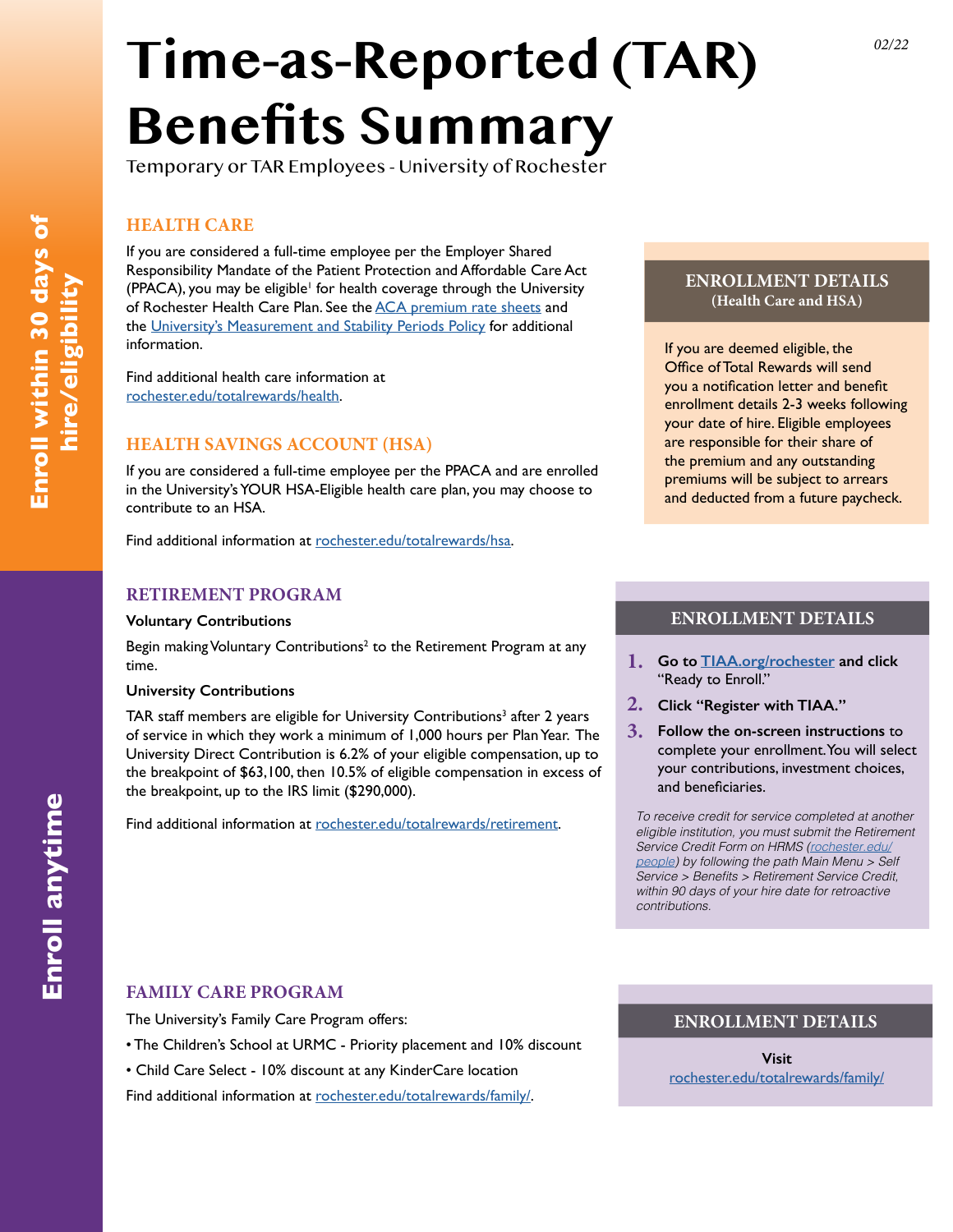#### **WELL-U**

The University's wellness program, Well-U, provides employees with programs such as:

- Emotional & mental health resources
- Physical fitness development opportunities
- Food & nutrition support

Find additional information, including eligibility requirements, at [rochester.edu/well-u](http://rochester.edu/well-u).

### **UR MEDICINE EAP**

Professional & confidential guidance provided at no cost for employees and their immediate family members. UR Medicine EAP will help assess issues and provide short-term counseling and referrals as needed with life events.

Find additional information at [urmc.rochester.edu/eap](https://www.urmc.rochester.edu/eap/services.aspx).

#### **LONG-TERM CARE**

Long-term care (LTC) insurance<sup>2</sup> pays for home health care, assisted living, and nursing home care to help people with the functions of dayto-day living when it becomes too difficult to do it on your own.

#### **BUSINESS TRAVEL INSURANCE PLAN**

The University provides benefits in case of accidental death, dismemberment, or paralysis while traveling on approved University business away from the principal place of employment for periods of 365 days or less. The travel assistance card is available online at [rochester.edu/benefits/health/](https://www.rochester.edu/human-resources/benefits/health-care/health-care-plans/) healthcare traveling and should be printed and carried with participants.

**ENROLLMENT DETAILS (Well-U & UR Medicine EAP)**

**Visit** [rochester.edu/well-u](https://www.rochester.edu/human-resources/benefits/well-u/)

#### **ENROLLMENT DETAILS**

**To learn more or to enroll, contact Legacy Services at: Phone:** 1-800-230-3398 **Email:** [custsvc@4groupltci.com](mailto:custsvc%404groupltci.com?subject=)

#### **ENROLLMENT DETAILS**

**Employees are automatically enrolled upon hire.**